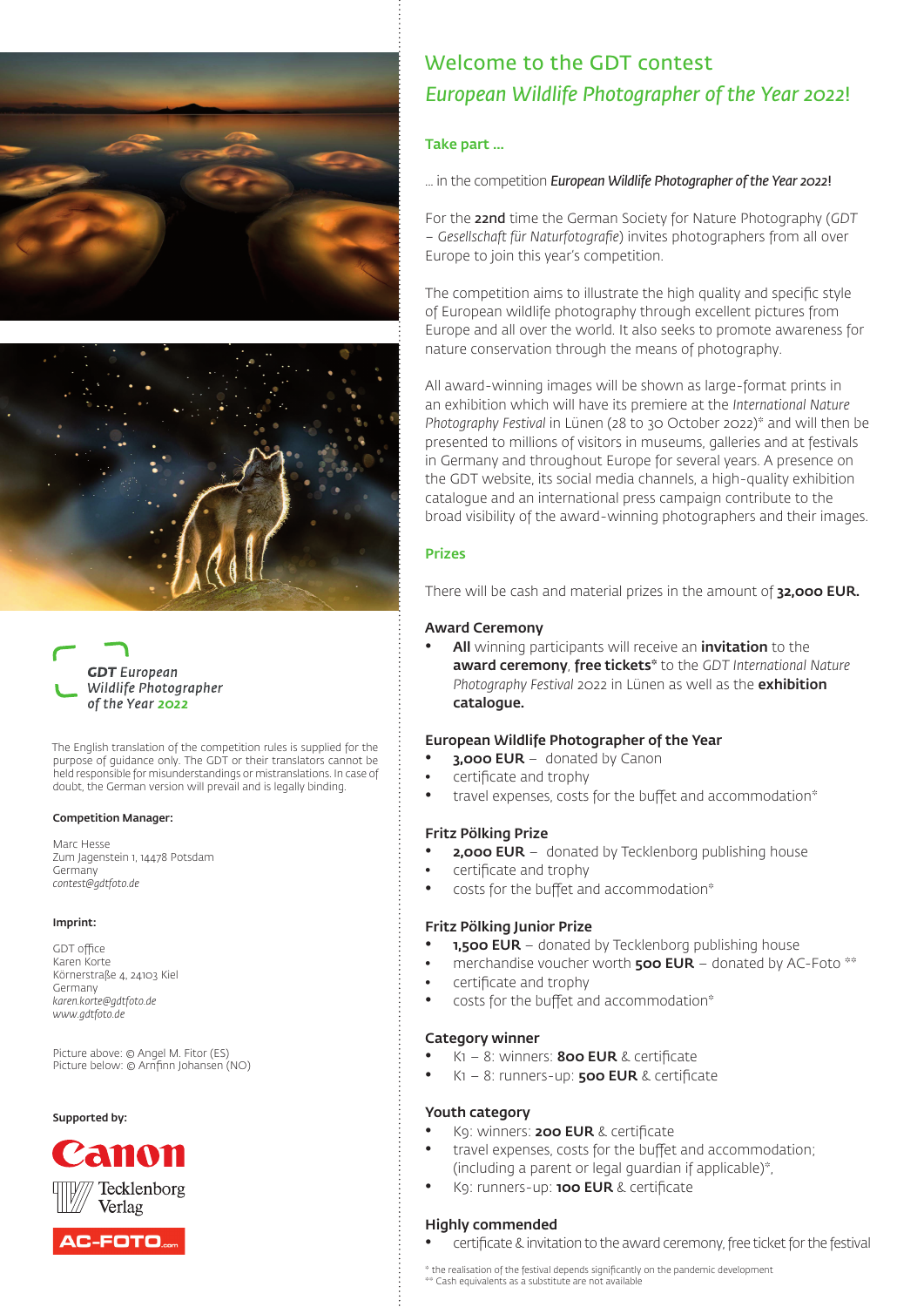

#### **In brief**

- » Closing date: 01 March 2022
- » Entry fee: 35 EUR
- » Entry in category K9 Youth (up to and including 17 years) is free of charge
- » Payment via PayPal
- » Entry Fritz Pölking Junior Prize (for photographers 26 years and under)
- » max. 30 photos / 20 photos K1-K8; max. 10 images Fritz Pölking Prize
- » Image size: 1920 px longest side, JPG (may be moderately sharpened) + IPTC contact details
- » RAW control takes place, rules for image editing on page 6
- » Multiple exposures ONLY in category K8 - Nature's Studio
- » Participation online only: *www.gdtfoto.de*

#### Timeline

| 15 January 2022                 | Start submissions                                                                                                                              |
|---------------------------------|------------------------------------------------------------------------------------------------------------------------------------------------|
| 01 March 2022 at midnight (CET) | <b>Closing date for entries</b>                                                                                                                |
| from 11 April 2022              | Request for RAW files,<br>original JPG / DNG files and high<br>resolution files                                                                |
| 25 April 2022 at midnight (CET) | Closing date for RAW files,<br>original JPG / DNG files and high<br>resolution files                                                           |
| from 20 May 2022                | Notification of prize winners<br>and request of image descriptions                                                                             |
| 31 May 2022 at midnight (CET)   | Closing date for<br>image descriptions                                                                                                         |
| from of June 2022               | Notification of all participants about<br>the placement of their images                                                                        |
| 28 October 2022*                | Award ceremony and announcement<br>of winners during the International<br>Nature Photography Festival at the<br>Heinz-Hilpert-Theatre in Lünen |

#### Entry Fee K 1 – K8 & K10 – Fritz Pölking Prize and Fritz Pölking Junior Prize

35,- EUR – payment via PayPal Entering K9 – Young Photographers is free of charge.

#### Participation

Please upload your images from 15 January 2022: *www.gdtfoto.de* Entry deadline is 1 March 2022 at midnight – CET (incoming!) Entries arriving any later than that cannot receive consideration.

#### **Categories**

K<sub>7</sub> – Man and Nature K8 – Nature's Studio

 $K1 -$  Birds  $K2 -$  Mammals  $K3 -$  Other Animals

- $K4$  Plants & Fungi  $K5$  Landscape  $K6$  The Underwater World
- 

K9 – Young Photographers

(age groups: a) up to 14 years, b) 15 - 17 years)

- **!**
- $K10$  Fritz Pölking Prize story- and portfolio prize
- K10 **Fritz Pölking Junior Prize** story- and portfolio prize (aged 26 years and under)

# You can submit 30 pictures in total, 20 in the categories K1-K8 and up to 10 more in the category K10 - Fritz Pölking- and Fritz Pölking Youth Award.

K1 – K8: a total of 20 images may be entered. These can be distributed freely across the categories. The same images cannot be entered in more than one category.

K9 – Youth: a total of 5 images may be entered. The images can be thematically unbound. they do NOT have to stick to the given categories.

The category K10 (Fritz Pölking Prize and Fritz Pölking Junior Prize) is dedicated to nature photography stories or portfolios. Here, a minimum of 8 and a maximum of 10 pictures as well as a project description have to be submitted. It is allowed to upload pictures, which are submitted in the categories K1 - K8, also in K10.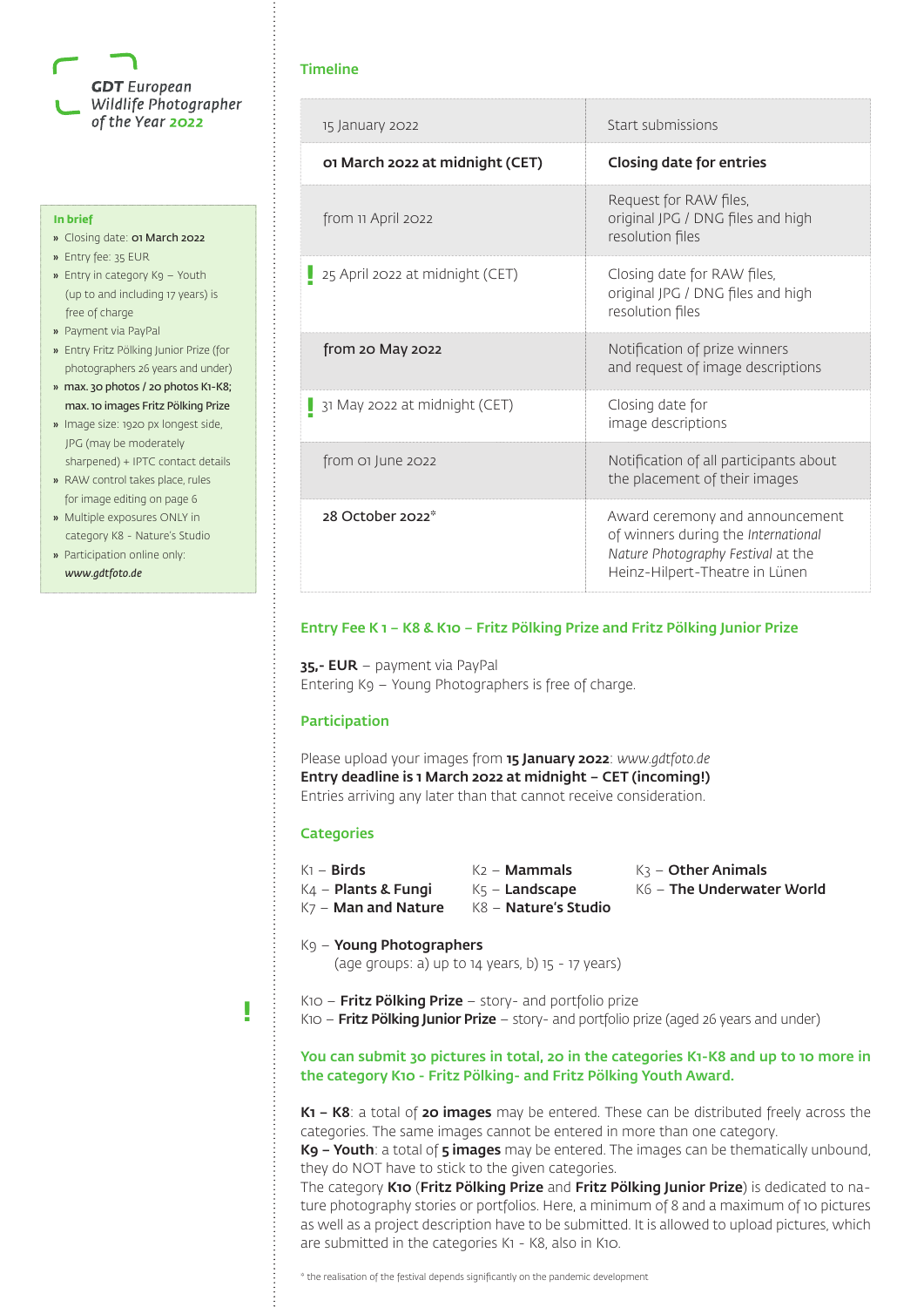

# File requirements

Image size  $-$  longest side  $1920$  pixels (may be moderately sharpened)

High resolution files – must be suitable for large format printing (e.g. 70 x 100 cm) and must have **Adobe RGB** or **sRGB** colour space. Do not interpolate data! Please sharpen only moderately!

Image editing within the framework of our guidelines - see section 7 of the competition rules.

## PLEASE PAY ATTENTION. MULTI-EXPOSURES ARE ONLY ALLOWED IN CATEGORY 8 (Nature's Studio).

# Important information:

- To participate, you will need a valid e-mail address and a PayPal account.
- The organising committee will contact you via the email address **contest@gdtfoto.de**. Please add this address to your email address book to ensure security settings and spam filters do not block relevant mails.

# The jury

**!**

Show our international jury your best pictures! The jury makes a pre-selection in an online process, before meeting in the main judging session to decide on the final winning images over a period of four days.

#### We will inform you about the members of the jury as soon as possible!

For the judging in category K10 – Fritz Pölking Prize / Fritz Pölking Junior Prize, the jury will be extended by two representatives of the prize-giving Tecklenborg publishing house.

# Competition management

Competition manager is Marc Hesse. Please direct your enquiries in writing to: contest@gdtfoto.de

We ask for your understanding that we cannot deal with individual questions on the phone!

If in exceptional cases it is not possible for you to participate online, please contact the competition manager.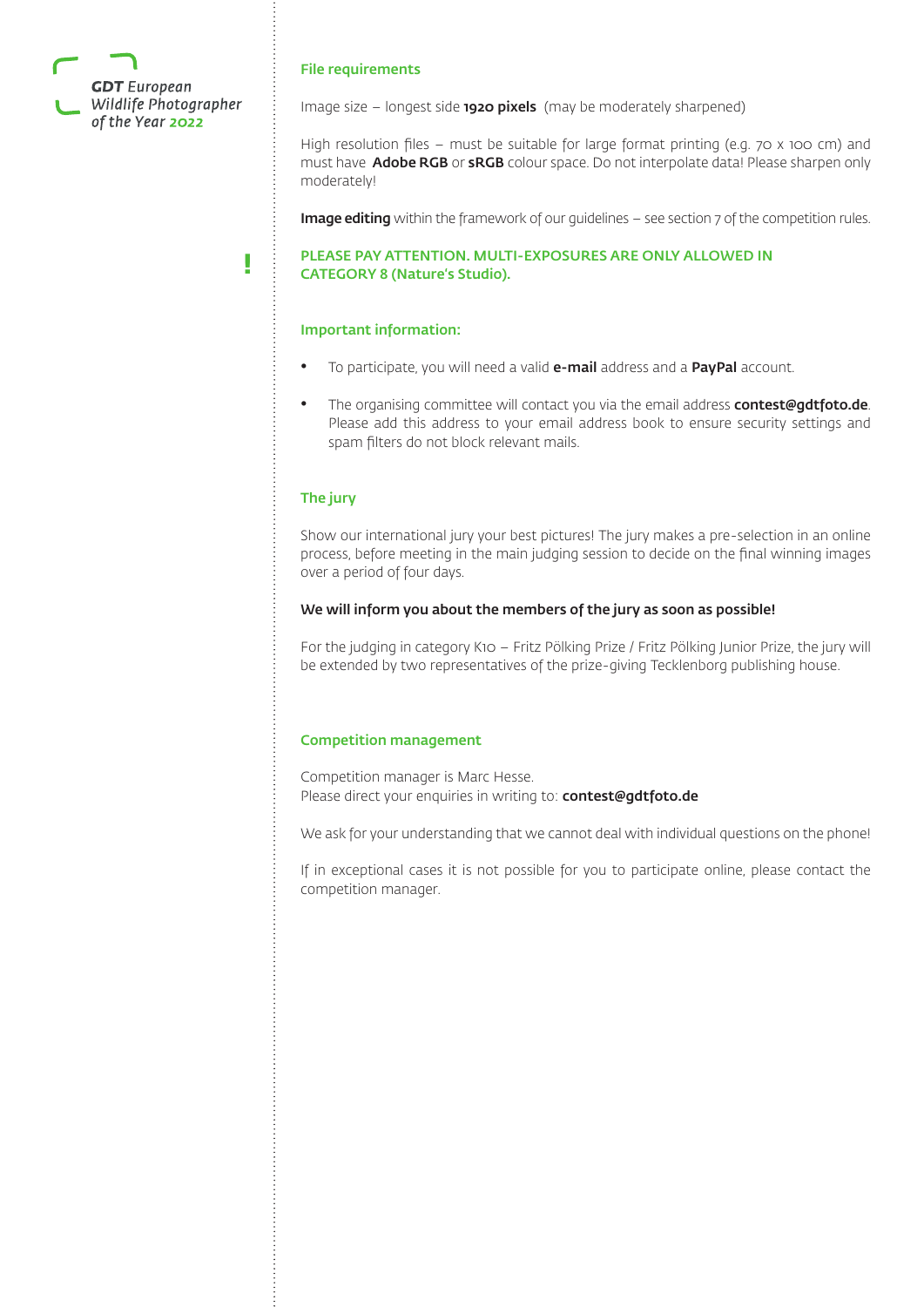

# COMPETITION RULES

#### 1. Invitation

The GDT competition *European Wildlife Photographer of the Year 2022* is hosted by the German Society for Nature Photography (*GDT – Gesellschaft für Naturfotografie e.V.*)

## 2. Competition Categories

The competition is divided in ten categories:

| $K1 -$ Birds<br>$K_4$ – Plants & Fungi<br>$K$ 7 – Man and Nature | $K2 -$ Mammals<br>$K5 -$ Landscape<br>$K8 -$ Nature's Studio | $K3 -$ Other Animals<br>$K6$ – The Underwater World |
|------------------------------------------------------------------|--------------------------------------------------------------|-----------------------------------------------------|
|                                                                  |                                                              |                                                     |

# K9 – Young Photographers

(age groups: a) up to 14 years, b) 15 - 17 years)

K10 - Fritz Pölking Prize - story- and portfolio prize

K10 – **Fritz Pölking Junior Prize** – story- and portfolio prize (aged 26 years and under)

Images in the **categories 1 to 5** should depict the beauty and significance of animals, plants and their habitat. They can display all sorts of subjects: from details to groups, from portraits to overall views, from action-filled behaviour to atmospheric situations, from rare species to common sights, from natural habitats to complete ecosystems. Novel image ideas are welcome!

**Category 6** is reserved for images depicting the world under water  $-$  this may be plants, animals or habitats in both salt water and fresh water environments.

The topic in category 7 addresses positive or negative aspects of human interaction with nature.

Category 8 deals with images that focus on colours and shapes in nature above mere documentation purposes. This category is open to photographs in which the photographer shows his or her individual point of view, aesthetic considerations and photographic experimentation.

Category 9 invites young photographers in two age groups to enter their best nature images; topics may be chosen freely and do not need to correlate to one of the other categories).

**!**

#### K10 – Fritz Pölking Prize / Fritz Pölking Junior Prize

The influence of GDT founder member and honorary member Fritz Pölking on wildlife photography in Germany is unrivalled. His work received international recognition on numerous occasions and many of his photographs have found their way into a collective memory. His work remains a source of inspiration and motivation for many photographers. In appreciation of the merits of the GDT founding member Fritz Pölking, who died in 2007, the GDT together with the Tecklenborg publishing house awards the Fritz Pölking Prize as well as the Fritz Pölking Junior Prize. Both awards are given for an outstanding photographic work. This may either be a special wildlife photography project or a portfolio of individual photographs. Judgement will focus on photographic performance as well as the overall conception, idea and creative execution.

K1 - K8: a total of 20 images may be entered. These can be distributed freely across the categories. The same images cannot be entered in more than one category.

K9 – Youth: a total of 5 images may be entered. The images can be thematically unbound. they do NOT have to stick to the given categories.

The category K10 (Fritz Pölking Prize and Fritz Pölking Junior Prize) is dedicated to nature photography stories or portfolios. Here, a minimum of 8 and a maximum of 10 pictures as well as a project description have to be submitted. It is allowed to upload pictures, which are submitted in the categories K1 - K8, also in K10.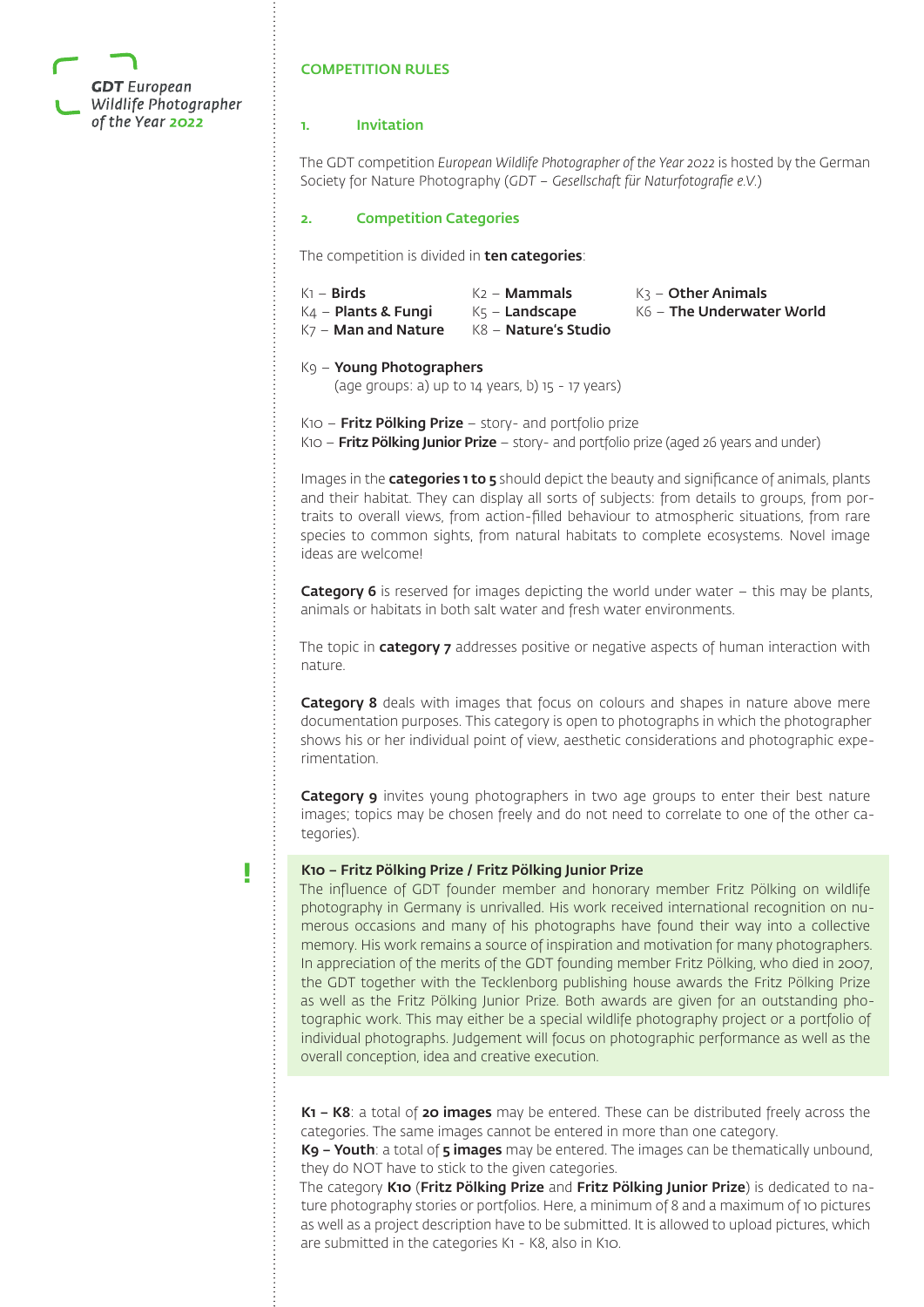

#### 3. Prizes

A first and second prize will be awarded in category K1 – K9. In addition, the jury will determine an overall winner.

- The overall winner will receive a prize money of 3,000 EUR. The overall winner will also be invited to the award ceremony (travel expenses, costs for the buffet and accommodation)\*.
- The winners of the categories K1-K8 will receive 800 EUR and the runners-up 500 EUR.
- The winners of both ages groups in category nine will receive 200 EUR and an invitation to the award ceremony (travel expenses and accommodation, including a parent or legal guardian if applicable)\*, and the runners-up will receive **100 EUR**.
- Fritz Pölking Prize, **2,000 EUR** donated by Tecklenborg publishing house
- Fritz Pölking Junior Prize,  $1,500$  EUR donated by Tecklenborg publishing house as well as a merchandise voucher worth  $500$  Euro - donated by AC-Foto\*\* \*\* Cash equivalents as a substitute are not available.
- All successful participants (winners, runners-up, highly commendeds) will receive a free ticket for the *International Nature Photography Festival 2022\** in Lünen and a free copy of the exhibition catalogue.
- In addition to the photographs that receive a prize money, eight additional images in the categories K1 - K8 will be awarded "Highly Commended".

All awarded images will be shown in an exhibition at the *International Nature Photography Festival* (28 to 30 October 2022) in Lünen\*, and afterwards in exhibitions throughout Europe. The award ceremony will take place during the *International Nature Photography Festival* on Friday, 28 October 2022\* at the Heinz-Hilpert-Theatre in Lünen.

#### 4. Participants

The competition is open to photographers resident in Europe as well as GDT members, who may or may not be resident in Europe.

Young photographers, who will not have turned 18 when the competition closes on 1 March 2022, can enter category nine (K9).

**!**

Participation in the Fritz Pölking Junior Award is restricted to photographers who are not older than 26 years at the time of entry - 1 March 2022.

Members of the GDT board of management or the jury as well as employees of the companies Canon, Tecklenborg publishing house and AC-Foto are not eligible for participation.

#### 5. Participation, fees and communication

The competition can be entered online.

Participation requires the participant to register at the website www.gdtfoto.de with a valid email address.

The fee for categories K1 - K8 and K10 is **35 EUR** irrespective of the number of entered photographs. There is **no fee** for category nine  $(Kq)$  – Young Photographers. Payment will be made through the online money transfer system PayPal.

Communication in competition matters takes place primarily by e-mail.

Our email is **contest@gdtfoto.de**. For urgent queries, we will try to communicate via telephone. Participants are therefore required to provide a correct and complete telephone number.

### 6. Entries

Images displaying domestic animals or pets and cultivated forms of wild plants are not permitted. The same applies to images which have been taken violating current conservation or animal welfare regulations and/ or have been taken in an irresponsible way.

We value new images and fresh ideas. For this reason, we strongly request you do not enter images that have already been awarded in the GDT's internal competition (*GDT Nature Photographer of the Year*) or in any other significant photography competition.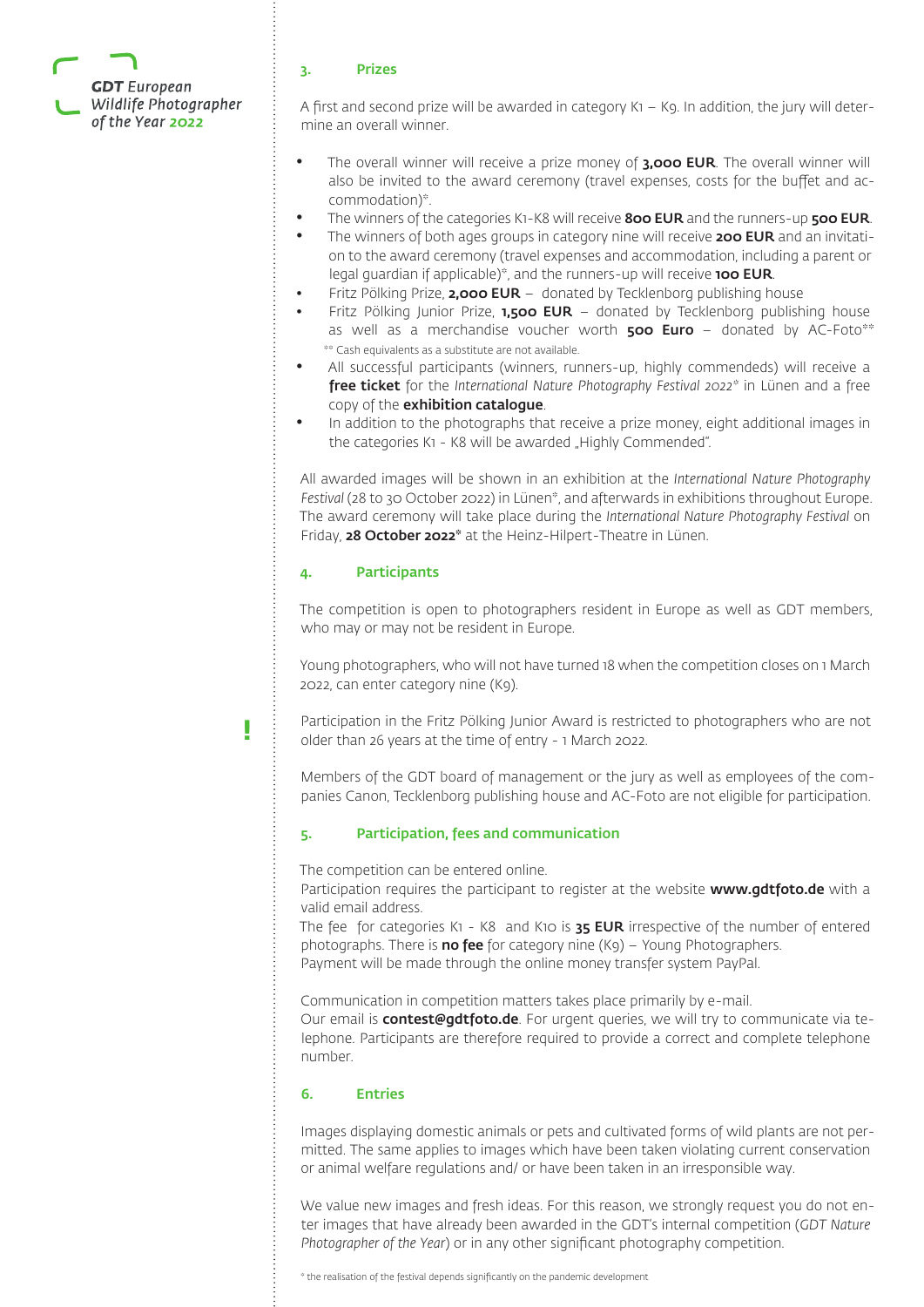

**!**

**!**

# 7. Technical requirements and digital guidelines

Permitted are images from digital cameras (digital images) as well as high quality scans of transparencies and negatives. Analogue images (e.g. transparencies, paper prints) will not be accepted.

After a pre-selection procedure, the jury will check the authenticity of digital images by reference to the original image files. In the case of scans, authenticity checks will be conducted using the original analogue transparencies / negatives.

As original image files we accept all RAW files (e.g.: \*.NEF, \*.CRW, \*.CR2, \*.PEF) and original JPGs. Only JPG files straight out of the camera are accepted as originals. Any kind of image processing (compressing, re-saving with an image editing software) leads to the file being considered not original. DNG files are only eligible if this is the original camera format.

We attach great importance on authentic nature photography, but do not ignore the technical possibilities of digital image editing within the framework of our guidelines. For us, awarding the photographic achievement has priority.

# Within the framework of digital image editing, the following is PERMITTED:

- moderate adjustments of contrast, tonal values, gradation, white balance, colour and saturation
- moderate use of the shadow/highlight tool, dodging/burning and digital graduated grey filters
- removal of sensor dust, marginal "clean-up" if this does not change the statement of the image
- cropping longest side of the image must have at least 3000 pixels (squares must have a minimum of 2500 pixels), not interpolated
- moderate (selective) sharpening and (selective) noise reduction
- HDR images, stitched panoramas and images using focus stacking
	- ONLY IN CATEGORY 8 in-camera multiple exposures => for multiple exposures: allowed settings are ADDITIVE and AVERAGE

*=> For all these techniques the requirement is that all images were taken at the same location at approximately the same time. With multiple exposures this means that the viewer should not be mislead by the combination of two or more images.*

- removal of chromatic aberrations and vignetting as well as lens distortions
- black&white and infrared rendering (incl. filter and tonal adjustments)

# Within the framework of digital image editing, the following is NOT PERMITTED:

- adding or removing objects (e.g. animals, plants, people, items of civilization and traces thereof), digital collages
- => for multiple exposures: Not allowed are the settings BRIGHT and DARK

# PLEASE PAY ATTENTION. MULTI-EXPOSURES ARE ONLY ALLOWED IN CATEGORY 8 (Nature's Studio).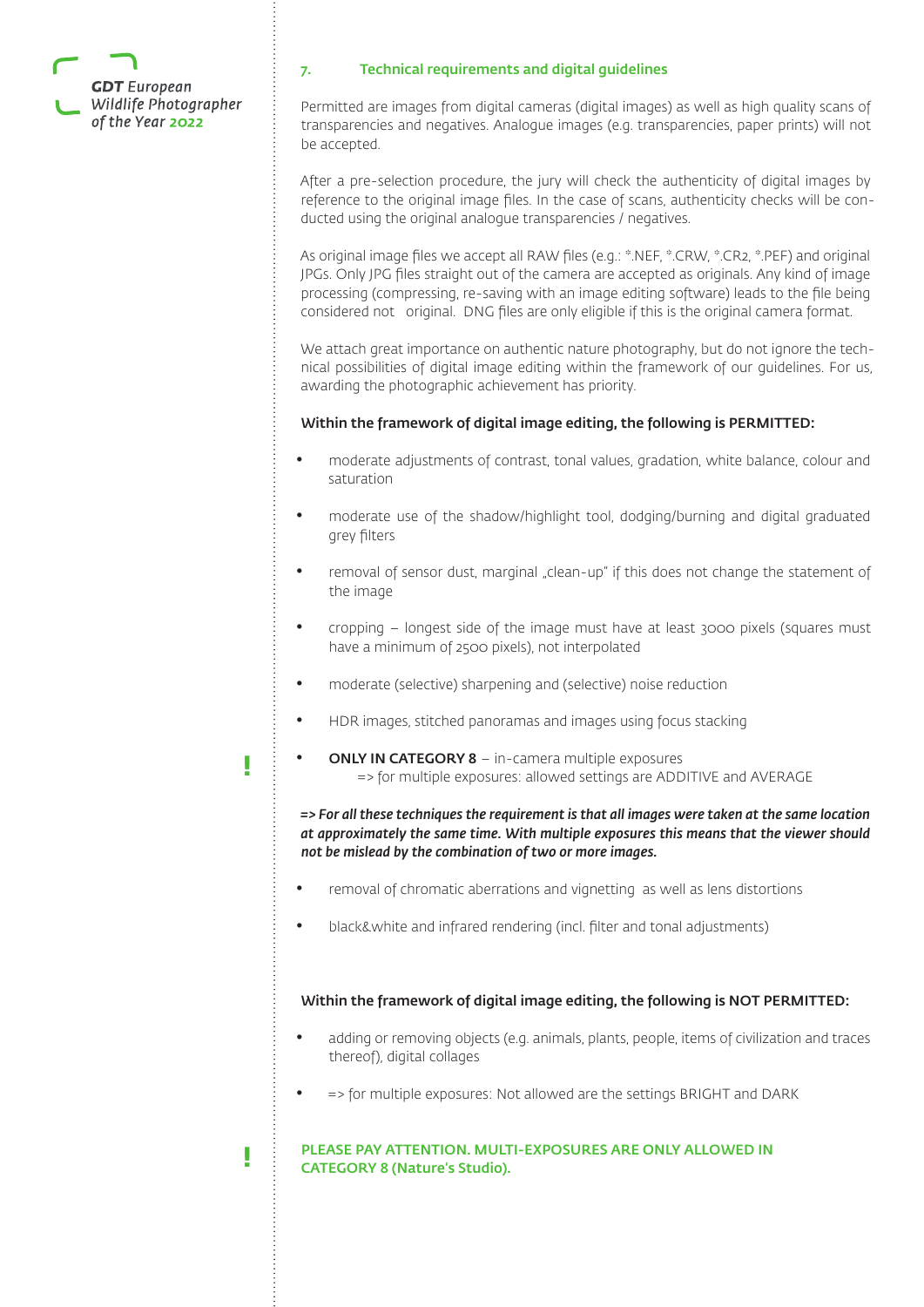

# 8. File Naming

# When entering online, the name of your files is entirely up to you. But please when entering online, make sure to tick the corresponding boxes for multiple exposure, HDR, Captive, etc.

In order to ensure anonymity, the photographer's name must not be part of the title or the photograph itself (e.g. like in a digital watermark).

The IPTC data (in Photoshop  $\rightarrow$  File  $\rightarrow$  File Info) should contain complete information about the contact details of the photographer.

# 9. Data transfer for online participation

For online entries initially only a preview file in JPG format has to be uploaded onto the GDT server for each photograph. These JPG files should be submitted in highest possible quality. Preview files may be sharpened. The longest side of each image must be **1920 pixels**. This value is absolute and must not be deviated from.

An uploaded preview image can be deleted and replaced by an alternative image until the entry deadline 1 March 2022. The same applies to image titles and descriptions.

The jury will request the RAW files or original JPG / DNG files as well as the high-resolution data of all photographs that have passed the first round of judging. Analogue originals of scanned transparencies/negatives will be requested after the final decision of the jury. If requested original image files or analogue originals are not provided by the set deadlines, the relevant images will be excluded from further participation, i.e. awards and commendations. In this case, no refunds of the entry fee will be made.

# 10. Description of project (K10 – Fritz Pölking Prize/Fritz Pölking Junior Prize)

Only K10: The photographer is required to give a short description (8-10 sentences) of origin, execution and objective/intention of his/her selection of photographs. This description can be submitted online.

#### 11. Entry deadlines

You can send in your images by post or submit them online from **15 January 2022**. Closing date is 1 March 2022.

#### 12. Jury

Competition decisions will be made by an independent expert jury.

For the judging in category K10 – Fritz Pölking Prize / Fritz Pölking Junior Prize, the jury will be extended by two representatives of the prize-giving Tecklenborg publishing house.

In case an individual member of the jury is prevented for any reason, he / she may be replaced by another suitable person at short notice.

# 13. Competition management, enquiries

Manager for the GDT competition *European Wildlife Photographer of the Year 2022* is Marc Hesse. The competition management's address is:

#### Marc Hesse, Zum Jagenstein 1, D –14478 Potsdam, Germany.

Please direct your enquiries in writing to **contest@gdtfoto.de**. We ask for your understanding that we cannot deal with individual questions on the phone!